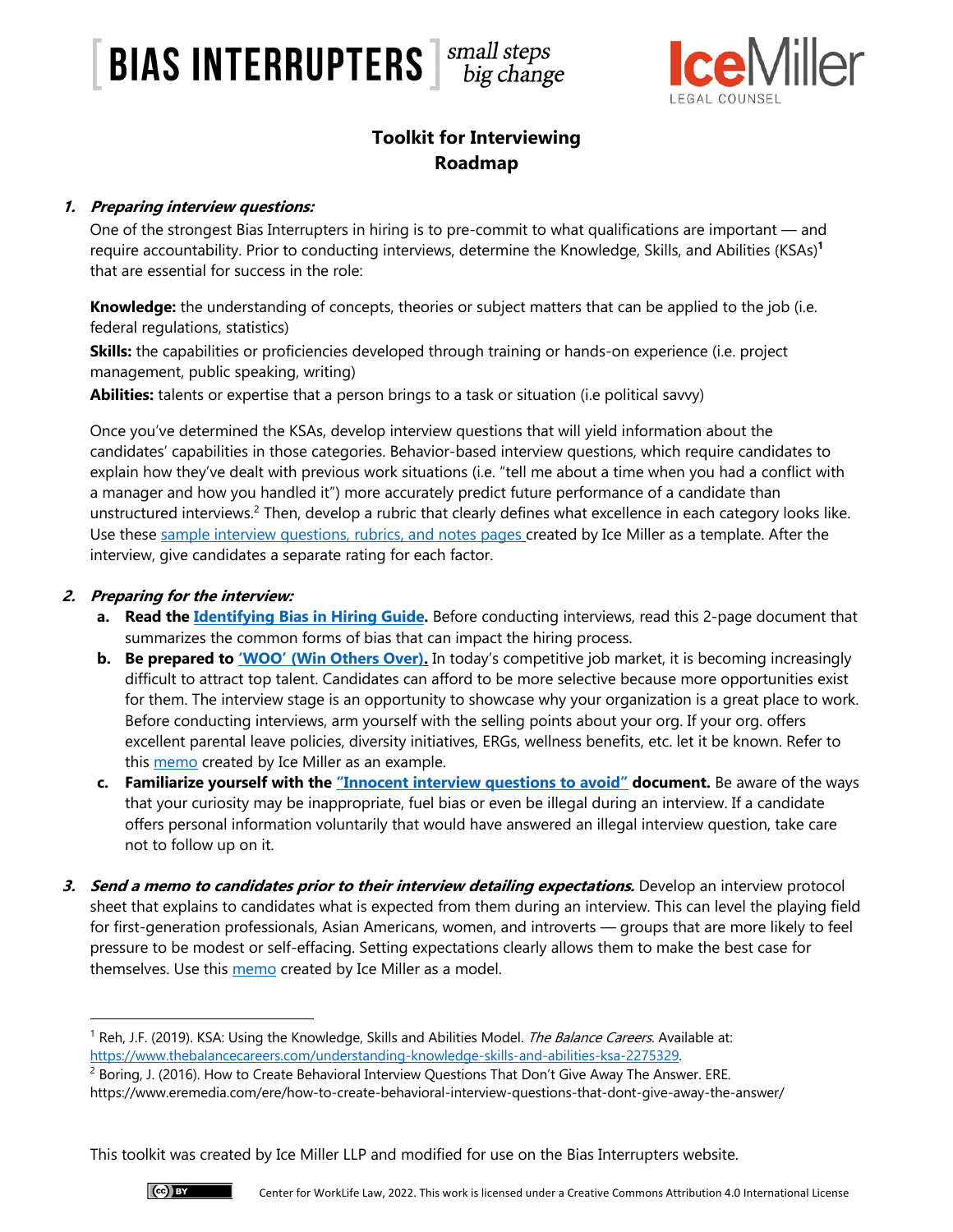



# **Tools for Interviewing Sample Interview Questions, Rubric, and Notes Template**

## **Self-Directed/Motivated**

### **Defined as someone who:**

- Historically seeks out challenging opportunities
- Demonstrates a desire to learn more and improve skillsets, even at the risk of failure
- Thinks about the greater context of a problem or project and how to advance them
- Consistently goes beyond what is asked of them

### **Sample Questions:**

- 1. Tell me about a time when you identified a problem with a process. What steps did you take to improve the situation?
- 2. Tell me about a time you went "above and beyond" on a project?
- 3. Give me an example of a new idea you suggested to a supervisor or team in the past year. What steps did you take to implement your idea?

### **Rubric:**

| Excellent                                                                                                                               | Average                                                                                                                                                                       | Poor                                                                                                                                                                 |
|-----------------------------------------------------------------------------------------------------------------------------------------|-------------------------------------------------------------------------------------------------------------------------------------------------------------------------------|----------------------------------------------------------------------------------------------------------------------------------------------------------------------|
| Candidate drives towards<br>increasingly difficult and<br>challenging tasks; thrives while<br>challenged by difficult, complex<br>tasks | Candidate's drive towards<br>increasingly difficult and<br>challenging tasks is average;<br>expresses interest in complex<br>and difficult work, but<br>enthusiasm is average | Candidate's drive towards<br>increasingly difficult and<br>challenging tasks is poor; does<br>not demonstrate the<br>perseverance for complex and<br>difficult tasks |
| Demonstrates a strong interest<br>in and ability to advance<br>projects to the highest level                                            | May have a desire to advance<br>projects to the next level, but<br>does not demonstrate a<br>knowledge of how to                                                              | Does not have a history of<br>interest in advancing projects<br>to the next level                                                                                    |
| Has strong ability to think about<br>the greater context of a<br>problem or project                                                     | Has modest ability to think<br>about the greater context of a<br>problem or project                                                                                           | Does not think about the<br>greater context of a<br>problem or project                                                                                               |

### **Notes:**

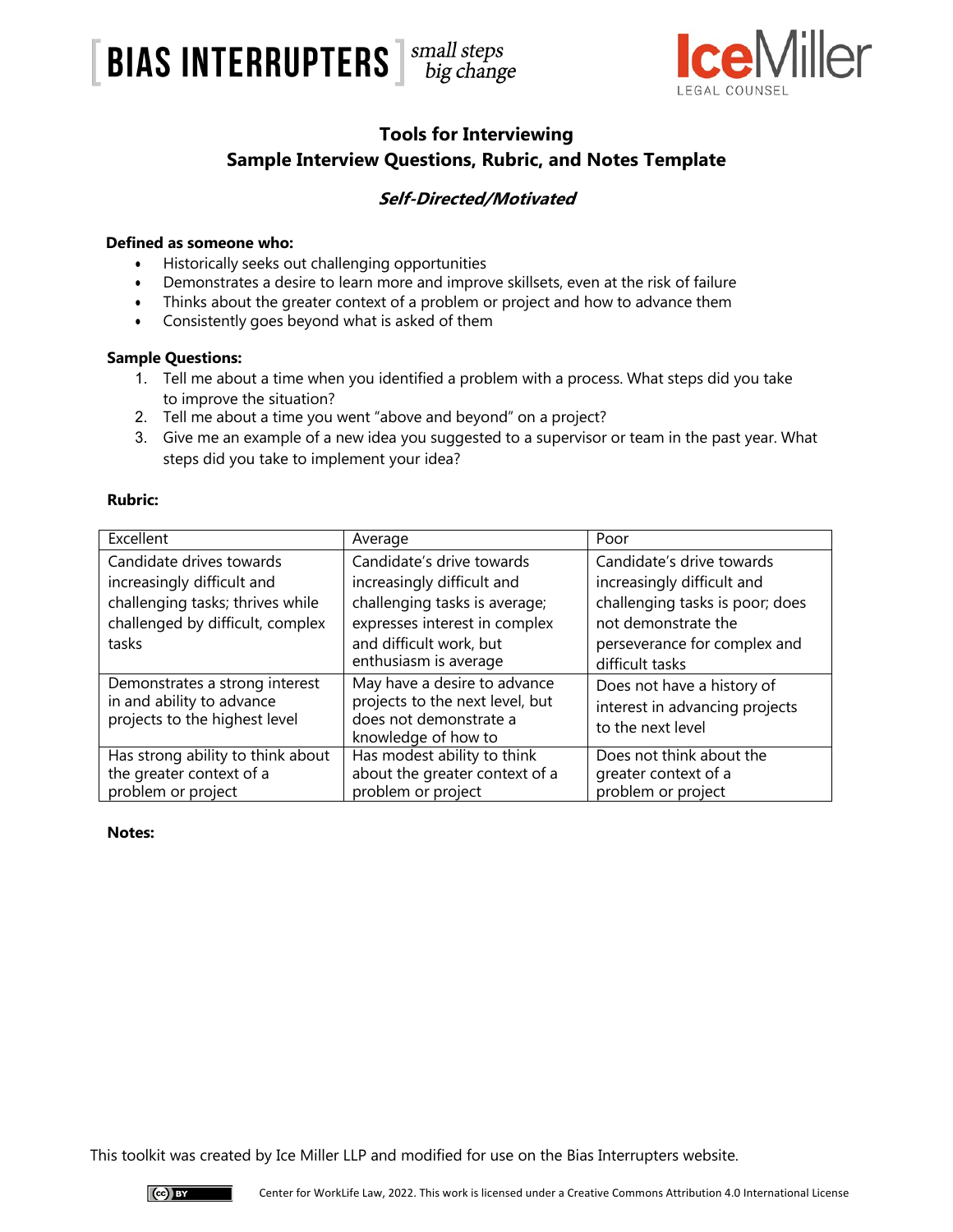



# **Tools for Interviewing Sample Interview Questions, Rubric, and Notes Template**

## **Client Service Orientation/Communication and Relationship Skills**

### **Defined as someone who:**

- Listens to others and tries to understand their perspectives; handle disagreement and difficulty well
- Confronts issues and problems with tact in an effort to successfully resolve them
- Delivers answers to questions in clear and concise manner and with appropriate speed and volume

#### **Sample Questions:**

- 1. Tell me about a time when communication was very important to completing a task or project. How did you choose to communicate? What steps did you take to make sure all parties were kept well-informed?
- 2. Tell me about a time when something went wrong on a project or at work. How did you communicate about theissue and resolve it?
- 3. Tell me about a time when you were proud of the level of assistance or service you provided someone?

#### **Rubric:**

| Excellent                                                              | Average                                                                                                           | Poor                                                                                      |
|------------------------------------------------------------------------|-------------------------------------------------------------------------------------------------------------------|-------------------------------------------------------------------------------------------|
| Excellent interpersonal<br>skills; others respect and<br>seek them out | Average interpersonal skills;<br>usually friendly, but others<br>do not necessarily seek<br>them out for guidance | Poor interpersonal skills; others do<br>not rely on them for guidance or<br>support       |
| Strongly values the<br>ability to help others                          | Somewhat values the<br>ability to help others                                                                     | Does not value the ability to<br>help others                                              |
| Answers questions<br>clearly and concisely                             | Answers questions fairly<br>effectively; may tend to<br>provide excessive explanations<br>or extraneous details   | Answers questions ineffectively;<br>provides little to no detail or is<br>too long-winded |

#### **Notes:**

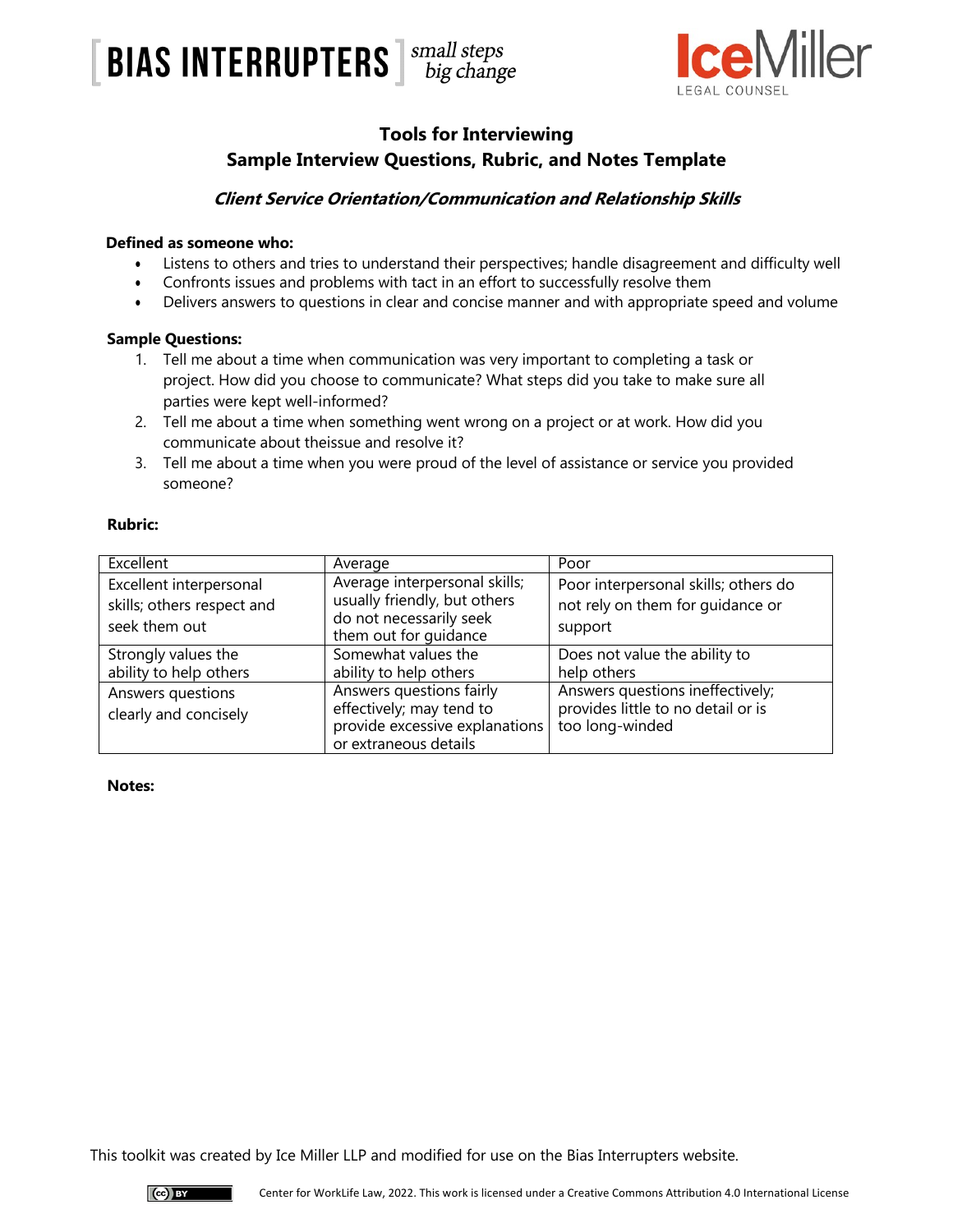# **BIAS INTERRUPTERS** *small steps big change*



# **Identifying Bias in Hiring Guide**

The five patterns below describe *tendencies not absolutes*. Here's what to watch out for:

**Prove-It-Again!** ("PIA") — Groups stereotyped as less competent often have to prove themselves over and over. "PIA groups" include women, people of color, individuals with disabilities, members of the LGBTQIA+ community, older employees, and first-generation professionals.

- **1. Higher standards.** Despite having identical resume qualifications, "Jamal" needed eight additional years of experience to be considered as qualified as "Greg", and "Jennifer" was offered \$4,000 less in starting salary than "John." A queer woman received 30% fewer callbacks than a straight woman and a gay men had to apply to 5 more jobs than a straight man in order to receive a positive response.
- **2. "He'll go far;" "She's not ready."** Majority men tend to be judged on their potential, whereas PIA groups tend to be judged on what they have already accomplished.
- **3. Casuistry: education vs. experience.** When hiring for a job that required both education and experience, participants justified selecting the man over the woman by weighing the man's qualifications more. When the man had more experience, participants ranked experience as essential. When the woman had more experience, participants still chose the man — saying that education was key.
- **4. Elite school bias.** Over-reliance on elite educational credentials hurts first-generation professionals and candidates of color, who are more likely to attend schools close to home with more modest reputations. Education shouldn't be used as a proxy for intelligence: top students from lower ranked schools are often as successful as students from elite schools.
- **5. PIA groups get horns; others a halo.** Horns=one weakness generalized into an overall negative rating. Halo=one strength generalized into a global positive rating.
- **6. "We applied the rule—until we didn't."** Objective requirements often are applied rigorously to PIA groups—but leniently (or waived entirely) for majority men. This means that some groups are left out: for example, desk jobs that require applicants to be able to lift 25 pounds may weed out employees with disabilities.
- **7. Do only the superstars survive?** Superstars may escape PIA problems that affect others.

**Tightrope** — A narrower range of workplace behavior often is accepted from women, people of color, and members of the LGBTQIA+ community ("TR groups"). First-generation professionals and modest or introverted men can face Tightrope problems, too.

- **1.** Leader or worker bee? TR groups face pressure to be "worker bees" who work hard and are undemanding…but if they comply, they lack "leadership potential."
- 2. Modest, helpful, nice; dutiful daughter, office mom? Prescriptive stereotypes create pressures on women to be mild-mannered team players. "Ambitious" is not a compliment for women and "niceness" may be optional for men but required of women.
- **3. Direct and assertive—or angry and abrasive?** Behavior seen as admirably direct, competitive, and assertive in majority men may be seen as inappropriate in TR groups — "tactless," "selfish," "difficult." Assertiveness that's accepted in majority men may be seen as inappropriate in TR groups.
- **4. "She's a prima donna"; "He knows his own worth."** The kind of self-promotion that works for majority men may be seen as off-putting in TR groups. Modest men may encounter bias that reflects assumptions about how "real men" should behave. Also, strong modesty norms can make firstgeneration professionals, people of Asian descent, and women uncomfortable with self-promotion.
- **5. LGBTQIA+ employees may be stereotyped as "too feminine," "too masculine," or just "too gay."**  These kinds of judgement signal illegal discrimination under federal and state law.

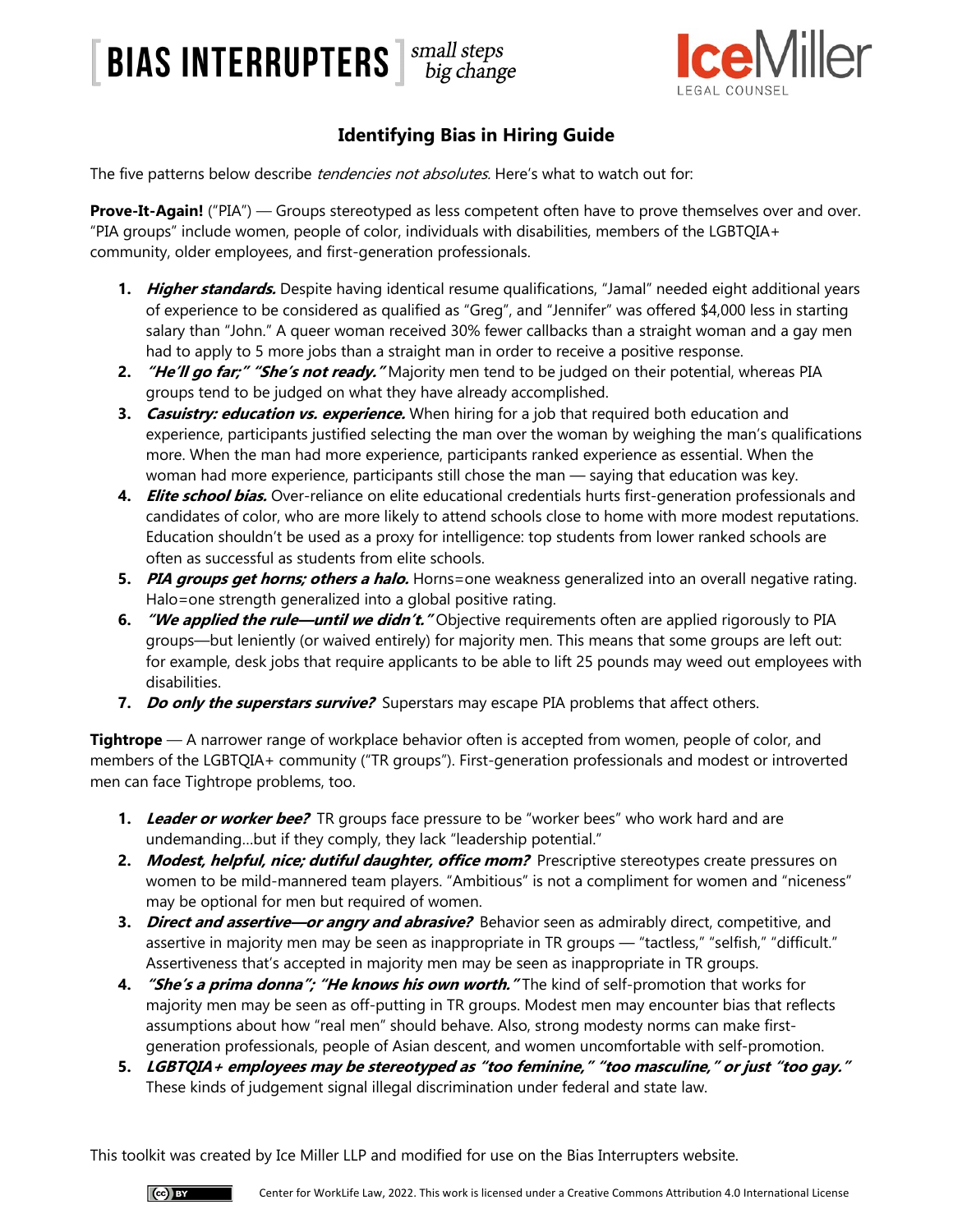# [BIAS INTERRUPTERS ] Small steps



**The Parental Wall** can affect parents of all genders—as well as employees without children.

- **1. "He has a family to support."** Fathers face expectations that they will not—or should not—take time off for caregiving, or that they should get jobs because they are breadwinners.
- **2. "Gaps in her resume."** People take time off for many reasons. Be consistent. If you don't penalize for military service, don't do so for taking time off for children either.
- **3. "Her priorities lie elsewhere" (or should!).** Mothers are stereotyped as less competent and committed. In one matched-resume study, a mother was 79% less likely to be hired than an identical candidate without children.
- **4. "I worry about her children."** Mothers who work long hours tend to be disliked and held to higher performance standards. Taxing jobs may be withheld on the assumption that mothers will not—or should not—want them.

**Tug of War** — Sometimes bias creates conflict within historically excluded groups.

- **1. Tokenism.** It's important to make sure there is more than just one "token" historically excluded group member in the applicant pool.
- **2. Strategic distancing and the loyalty tax.** People from historically excluded groups on a hiring committee may feel they need to distance themselves from applicants of their group, or align with the majority against their own group, in order to get ahead.
- **3. Passthroughs. PIA:** People from historically excluded groups may hold members of their own groups to higher standards because, "That's what it takes to succeed here." **Tightrope:** Women or LGBTQIA+ employees may fault each other for being too masculine—or too feminine. People of color may fault each other for being "too white"—or not "white" enough. **Parental wall:** Parents may fault each other for handling parenthood wrong—taking too much time off or too little.

**Racial Stereotypes** — People of Asian descent are often stereotyped as passive and lacking in social skills; Black people as angry or too aggressive; Latino/a people as hotheaded or emotional.

### **Be mindful of your assumptions and ask yourself:**

- $\checkmark$  Would I say that about this person if she were a man or he were a woman? If the candidate were a person of color or white? If the person had a different social identity from me?
- $\checkmark$  Am I making judgements about someone based on their personality type or am I focused on their work results?
- $\checkmark$  Am I gravitating toward a candidate because they are more like me and share similar interests and background?
- $\checkmark$  Am I focused on observable behaviors and the facts?

### **Individual Bias Interrupters:**

- Make sure to give everyone  $-$  or no one the benefit of the doubt.
- Don't insist on likeability, modesty, or deference from some, but not from others.
- If you waive objective requirements, do so consistently  $-$  and require an explanation.
- Don't make assumptions about what mothers or fathers want or are able to do, and don't count "gaps in a resume" as an automatic negative.
- If you comment on "culture fit," "executive presence," or other vague concepts, start with a clear definition and keep track to ensure such concepts are applied consistently.

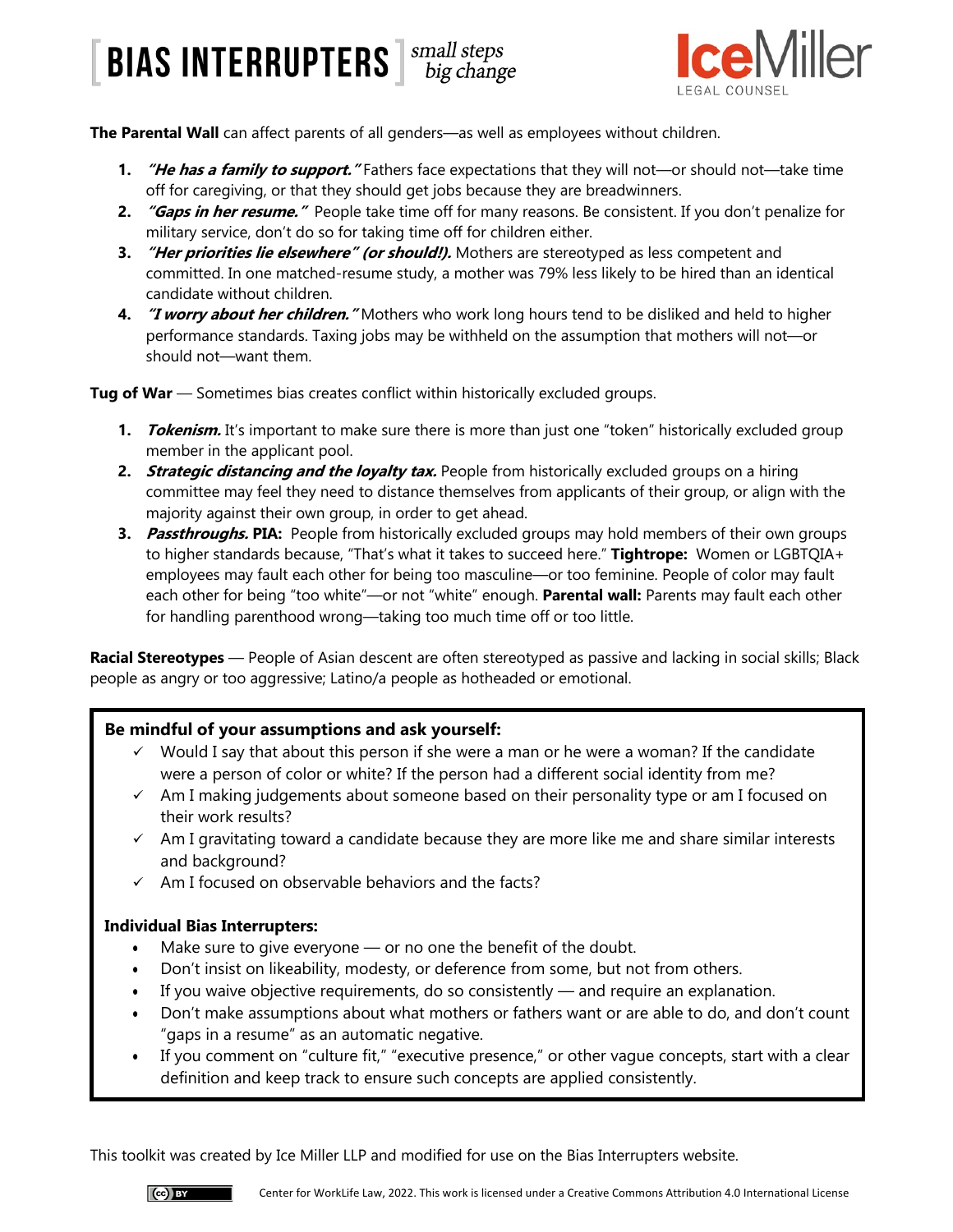



# **Win Others Over "WOO" Examples**

In today's competitive market, it has become extremely challenging to attract top talent. Candidates can be more selective because more job opportunities exist for them. Everyone has an important role to play to ensure a positive candidate experience so whether we make them a job offer and they choose to join us or we don't, they will have a good feeling about us. Remember to be prepared, make the candidate feel comfortable and provide information as to why they should choose to join our team.

### **Know the Basic Facts**

- How many people work there? Where is everyone located?
- What are your main practice areas?
- What kinds of clients do you work with?
- What are you known for?
- What is your history? When and how were you founded?

## **What are your firm's/company's values?**

- Diversity, Equity, and Inclusion efforts what specific plans and programs are in place? What are the firm's diversity statistics? What affinity groups are there? What efforts are there to attract and retain diverse team members?
- Commitment to Communities what are some ways you give back to your communities? How do you support your team members in giving back? Provide sample community engagement information
- Pro Bono what is the firm's pro bono program? How many people participate? What kinds of pro bono are done? How do you get involved?

### **How do you support your team members?**

- Outline the professional development and training opportunities
- Overview of mentoring
- Parental leave policies
- Vacation policies
- Elder and child care support
- Wellness activities
- Commitment to transgender and non-binary team members

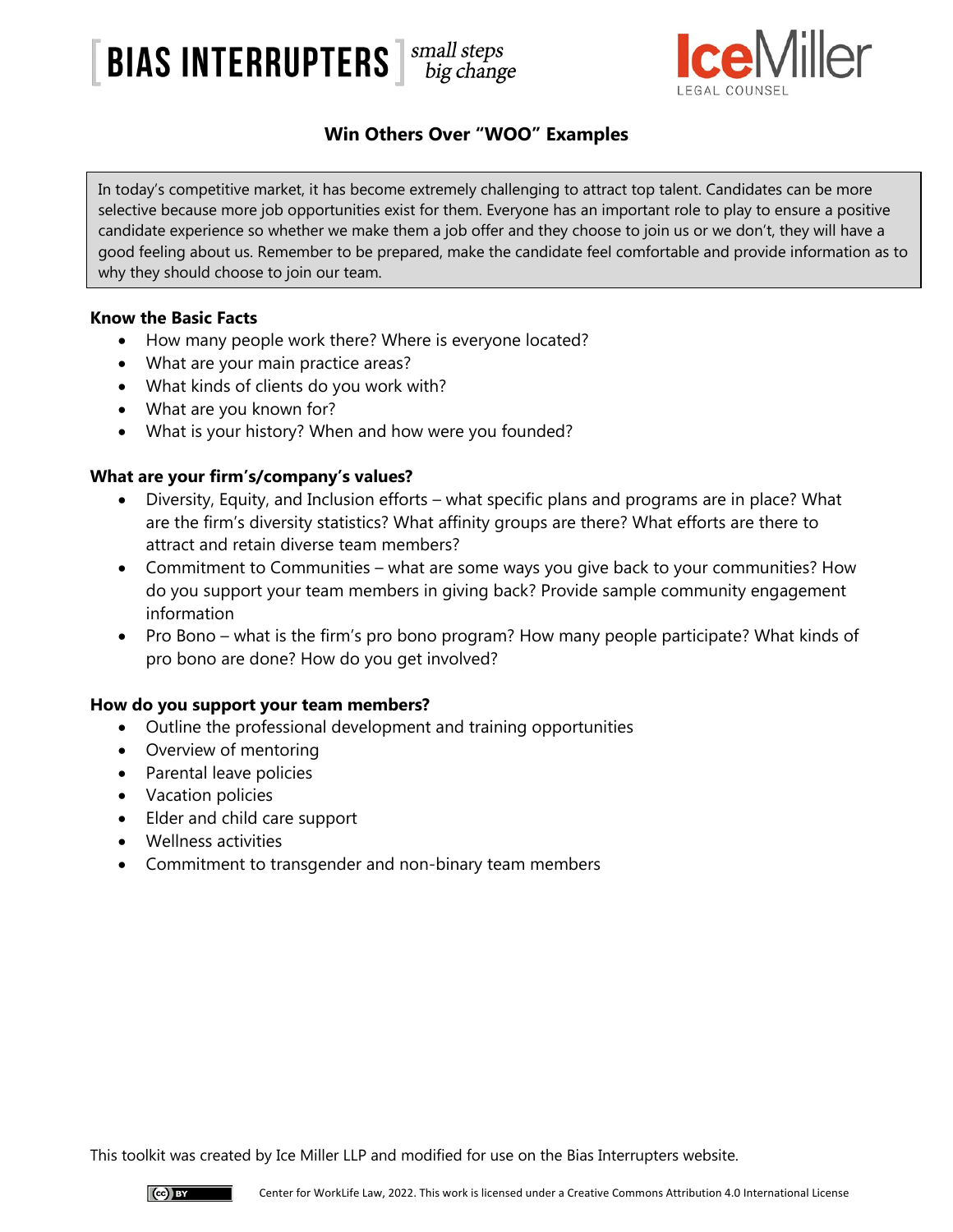



## **Tools for Interviewing**

# **Don't Let Your Curiosity Kill You: Innocent Interview Questions to Avoid**

**1. "What a beautiful name. What's the origin of it?" or "What country are you from?"**

• The EEOC forbids interview questions about US Residency, cultural, racial, or ethnic backgrounds.

**2. "I love your ring. When is the big day?"**

• If someone mentions recently getting married or engaged, you can congratulate them, but then move on.

• Don't ask what their spouse or fiancée does or discuss whether the candidate plans to keep or change their name.

- **2a. "Do you plan to have children?" or "What are your childcare plans?"**
	- NEVER ask if someone is pregnant/expecting/when they're due/plans for children/childcare.

## **3. "What did you (or will you) do for the holidays?"**

• Avoid making assumptions about what holidays someone observes.

## **4. "When did you graduate high school?"**

• Especially if you find out you're from the same hometown as someone, you may try to play the "name game." You can do this without inadvertently asking someone's age.

## **5. "What do your parents do for a living?"**

• You may wonder if you know the candidate's parents or believe that information will reveal a lot about the candidate, but asking about them is not directly related to the position. Candidates may feel they are being judged not for their own merits but based on what their parents do. Not everyone is proud to share information about their parents.

# **6. "Do you drink?" "Do you work out?"**

- While many social and business development opportunities involve drinking, it is not a requirement of the position and may be taken by the candidate as one.
- A candidate with a disability may also interpret these kinds of questions as requiring information relating to their disability which we may not ask.

# **7. "Law school is so expensive now. Do you have a lot of debt?"**

- Your effort to bond with them over the pain of student debt is actually illegal. $3$
- **8. "I'm so sorry to hear about your battle with cancer, how long have you been in remission?"**
	- This kind of a response often comes up if you ask about gaps in someone's resume. Simply say "I'm sorry to hear that" to acknowledge them, and then move on. Do not ask any questions.
	- If they continue to provide in-depth information about their medical history, politely stop them and continue the interview.
	- Although you may not have asked the question, disclosing this information in an interview can be used in a lawsuit accusing the Firm of discriminatory refusal to hire.

# **Don't be afraid to say: "Oops. I asked a question and immediately thought better of it."**

<sup>&</sup>lt;sup>3</sup> Giang, V. 11 Common Interview Questions That Are Actually Illegal. Business Insider. Available at: https://www.businessinsider.com/11-illegal-interview-questions-2013-7#do-you-have-any-outstanding-debt-7